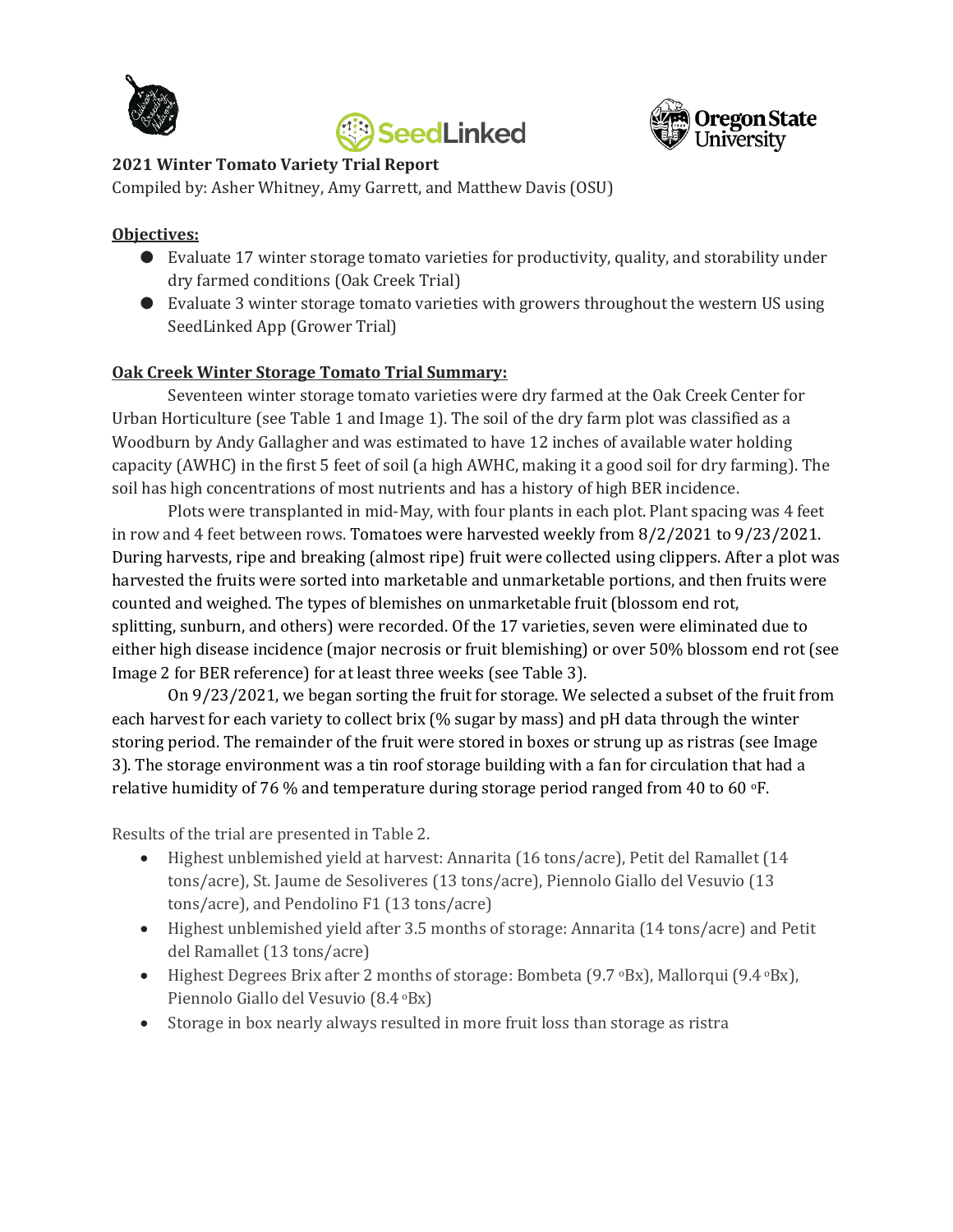| <b>Variety</b>                        | <b>Full Name</b>             | <b>Seed Sources</b>                | <b>Color</b> | <b>Provenance</b> | <b>Traditional</b>   |  |
|---------------------------------------|------------------------------|------------------------------------|--------------|-------------------|----------------------|--|
| <b>Piennolo del</b>                   | Piennolo del                 | Fruition Seeds*,                   | Red          | Napoli region     | storage              |  |
| <b>Vesuvio</b>                        | Vesuvio                      | Salerno                            |              | of Italy          | Hanging in<br>ristra |  |
| <b>Pendolino</b>                      | Pendolino F1                 | Top Seed*,                         | Red          |                   |                      |  |
| F1                                    |                              | Salerno                            |              |                   |                      |  |
| <b>Piennolo</b>                       | Piennolo Giallo              | Salerno                            | Yellow       | Napoli region     | Hanging in           |  |
| <b>Giallo</b>                         | del Vesuvio                  |                                    |              | of Italy          | ristra               |  |
| <b>Annarita</b>                       | Pomodoro                     | Smarites.Bio*,                     | Red          | Puglia region     | Hanging in           |  |
|                                       | Pumidori de                  | <b>Uprising Seeds</b>              |              | of Italy          | ristra or stored     |  |
|                                       | Jerno sel<br>"Annarita"      |                                    |              |                   | in wooden<br>boxes   |  |
| <b>Bombeta</b>                        | Tomaquet de                  | The Seedstead*                     | Red          | Catalonia         | Hanging as           |  |
|                                       | Penjar                       |                                    |              |                   | whole plant          |  |
|                                       | <b>Bombeta</b>               |                                    |              |                   |                      |  |
| <b>Grappoli</b>                       | Grappoli                     | Adaptive Seeds*                    | Red          | Italy             | Hanging in           |  |
| d'Inverno                             | d'Inverno                    |                                    |              |                   | ristra               |  |
| <b>Principe</b>                       | Principe                     | <b>Adaptive seeds</b>              | Red          | Italy             | <b>Dried</b>         |  |
| <b>Borghese</b><br><b>Can Bogunya</b> | <b>Borghese</b><br>Tomate de | Les Refardes*                      | Orange/Red   | Catalonia         | Hanging in           |  |
|                                       | colgar Can                   |                                    |              |                   | ristra               |  |
|                                       | <b>Bogunya</b>               |                                    |              |                   |                      |  |
| <b>Petite del</b>                     | Tomate de                    | Les Refardes*                      | Orange       | Catalonia         | Hanging in           |  |
| <b>Ramallet</b>                       | colgar                       |                                    |              |                   | ristra               |  |
|                                       | pequeño del<br>Ramallet      |                                    |              |                   |                      |  |
| <b>Mala Cara</b>                      | Tomate de                    | Les Refardes*                      | Red          | Spain             | Hanging in           |  |
|                                       | colgar Mala                  |                                    |              |                   | ristra               |  |
|                                       | Cara                         |                                    |              |                   |                      |  |
| <b>Mallorqui</b>                      | Tomate de                    | Les Refardes*                      | Red          | Island of         | Hanging in           |  |
|                                       | colgar                       |                                    |              | Mallorca,         | ristra               |  |
| <b>Son Gil</b>                        | Mallorqui<br>Tomate de       | Les Refardes*                      |              | Spain             |                      |  |
|                                       | colgar Son Gil               |                                    | Pink         | Spain             | Hanging in<br>ristra |  |
| <b>Montgri</b>                        | Tomate de                    | Les Refardes*                      | Red          | Catalonia         | Hanging in           |  |
|                                       | colgar Montgri               |                                    |              |                   | ristra               |  |
| <b>Pera Delta</b>                     | <b>Tomate Pera</b>           | Les Refardes*                      | Red          | Spain             |                      |  |
|                                       | Delta                        |                                    |              |                   |                      |  |
| <b>Fakel</b>                          | Fakel                        | Nichols Garden                     | Red          | Russia            | Stored in            |  |
|                                       |                              | Nursery*,<br><b>Adaptive seeds</b> |              |                   | newspaper            |  |
| St. Jaume de                          | St. Jaume de                 | Les Refardes*                      | Red          | Anoia region      | Hanging in           |  |
| <b>Sesoliveres</b>                    | Sesoliveres                  |                                    |              | of Catalonia      | ristra               |  |

**Table 1:** Seed sources, origin, and descriptions

\*Seed source used in trial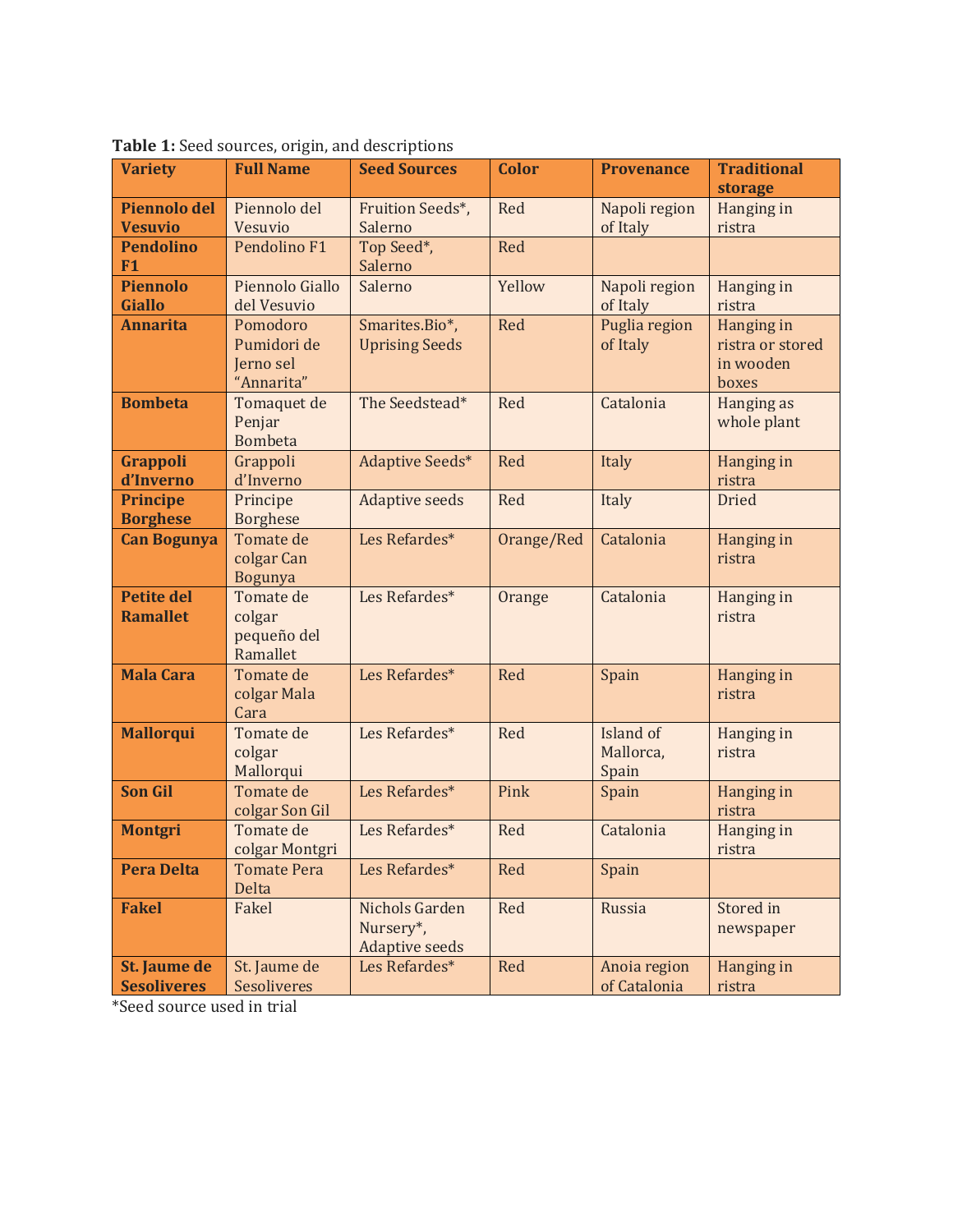| <b>Variety</b>                      | <b>Unblemished</b>   | <b>Total crop</b>  | <b>Blemishes</b>     | <b>Average</b> | <b>Degrees</b>       | <b>Fruit remaining</b>      |                | <b>Fruit remaining</b>     |                |
|-------------------------------------|----------------------|--------------------|----------------------|----------------|----------------------|-----------------------------|----------------|----------------------------|----------------|
|                                     | yield<br>(tons/acre) | unblemished<br>(%) | (N/A for<br>less 10% | fruit<br>size  | <b>Brix</b><br>(OBx) | after storage as<br>ristra* |                | after storage in<br>$box*$ |                |
|                                     |                      |                    | blemished)           | (oz)           |                      | $\frac{0}{0}$               | tons/acre      | $\frac{0}{0}$              | tons/acre      |
| <b>Annarita</b>                     | 16                   | 96                 | N/A                  | 0.8            | 6.8                  | 89                          | 14             | 81                         | 13             |
| <b>Bombeta</b>                      | $\overline{7}$       | 70                 | BER,<br>sunscald     | 0.4            | 9.7                  | 72                          | 5              | 22                         | $\mathbf{1}$   |
| <b>Mallorqui</b>                    | $\overline{4}$       | 84                 | <b>BER</b>           | 0.8            | 9.4                  | 72                          | 3              | 50                         | $\overline{2}$ |
| <b>Mala Cara</b>                    | 8                    | 78                 | <b>BER</b>           | 1.4            | 6.7                  | 57                          | 5              | 19                         | $\overline{2}$ |
| <b>Pendolino</b>                    | 13                   | 68                 | BER,                 | 0.5            | 7.9                  | 75                          | 9              | N/A                        | N/A            |
| F1                                  |                      |                    | Splitting            |                |                      |                             |                |                            |                |
| <b>Piennolo</b>                     | 13                   | 98                 | N/A                  | 0.3            | 8.4                  | 82                          | 10             | 54                         | $\overline{7}$ |
| <b>Giallo del</b><br><b>Vesuvio</b> |                      |                    |                      |                |                      |                             |                |                            |                |
| <b>Petit del</b>                    | 14                   | 94                 | N/A                  | 0.8            | 7.2                  | 91                          | 13             | 89                         | 13             |
| <b>Ramallet</b>                     |                      |                    |                      |                |                      |                             |                |                            |                |
| <b>Piennolo</b>                     | 10                   | 97                 | N/A                  | 0.5            | N/A                  | 70                          | $\overline{7}$ | 58                         | 6              |
| del                                 |                      |                    |                      |                |                      |                             |                |                            |                |
| Vesuvio <sup>1</sup>                |                      |                    |                      |                |                      |                             |                |                            |                |
| <b>Piennolo</b>                     | 8                    | 94                 | N/A                  | 0.4            | 8.0                  | 75                          | 6              | 89                         | $\overline{7}$ |
| del                                 |                      |                    |                      |                |                      |                             |                |                            |                |
| Vesuvio <sup>2</sup>                |                      |                    |                      |                |                      |                             |                |                            |                |
| <b>Son Gil</b>                      | 9                    | 55                 | <b>BER</b>           | 1.9            | 6.9                  | N/A                         | N/A            | 86                         | 8              |
| St. Jaume de                        | 13                   | 91                 | N/A                  | 1.8            | 6.8                  | 38                          | 5              | 34                         | $\overline{4}$ |
| <b>Sesoliveres</b>                  |                      |                    |                      |                |                      |                             |                |                            |                |

**Table 2:** Oak Creek Variety Trial Yield, Fruit Quality, and Storage Data Summary

\*After 3.5 months of storage; 1seed from fruition seeds; 2seeds saved from previous season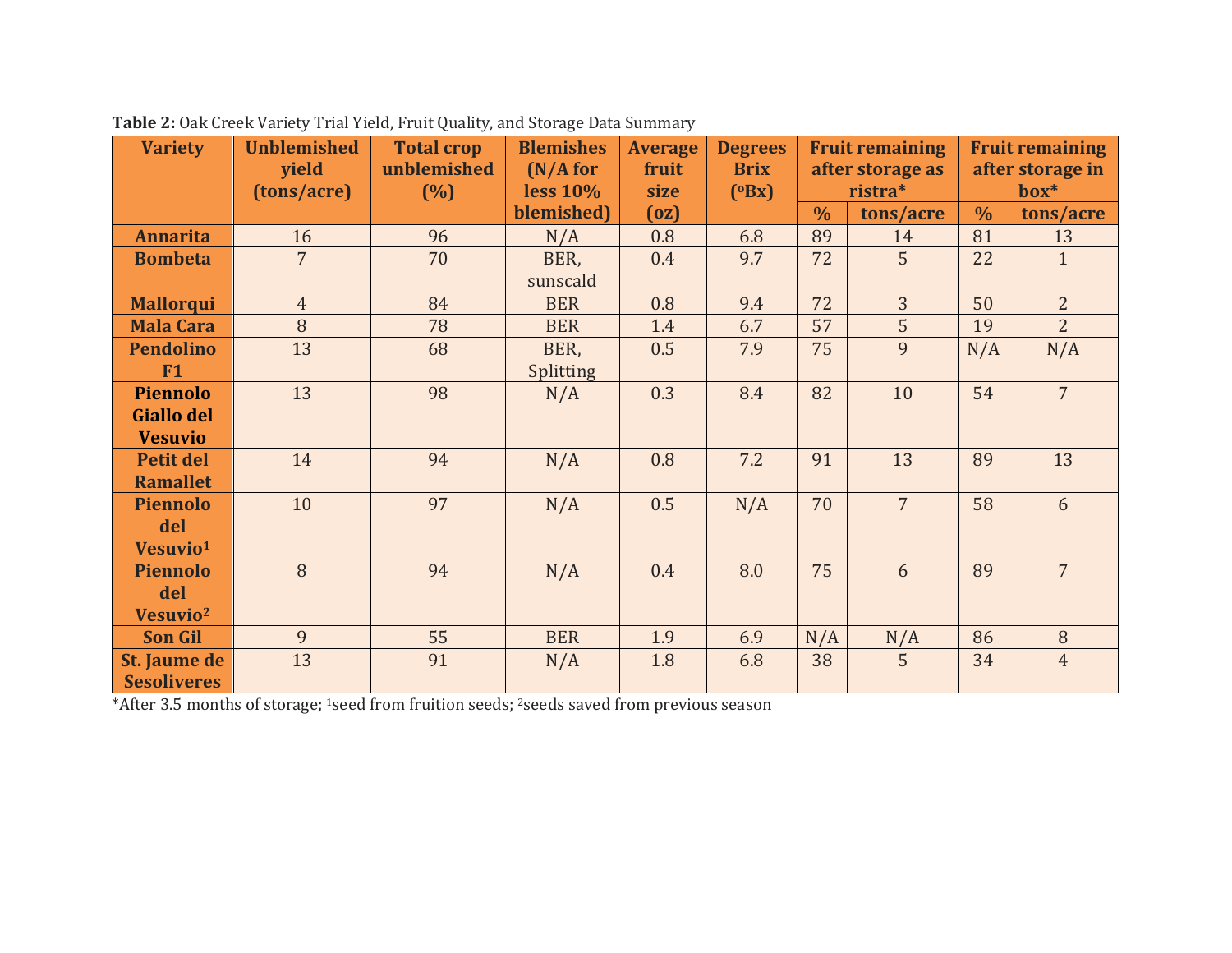| <b>Variety</b>      | <b>Reason for Elimination</b>                                        |
|---------------------|----------------------------------------------------------------------|
| <b>Principe</b>     | Disease and learned that this is a drying variety, did not last long |
| <b>Borghese</b>     | enough to store properly                                             |
| Grappoli            | Eliminated due to disease, possibly contaminated seed stock          |
| d'Inverno           | May re-evaluate in future trials if seed stock is available          |
| <b>Montgri</b>      | <b>High Blossom End Rot</b>                                          |
| <b>Mt. Vesuvius</b> | A lack of consistent info from the seed source                       |
| <b>Pera Delta</b>   | <b>High Blossom End Rot</b>                                          |
| <b>Can Bogunya</b>  | <b>High Blossom End Rot</b>                                          |
| <b>Fakel</b>        | <b>High Blossom End Rot</b>                                          |

**Table 3:** Varieties Eliminated from the Trial



**Image 1**: (left) the growing site though the season (photos courtesy of Asher Whitney); **Image 2:** (center) Heavy Blossom End Rot (BER) on medium sized tomatoes (photo courtesy of Matt Davis); **Image 3:** (Right) A partially built ristra (photo courtesy of Asher Whitney).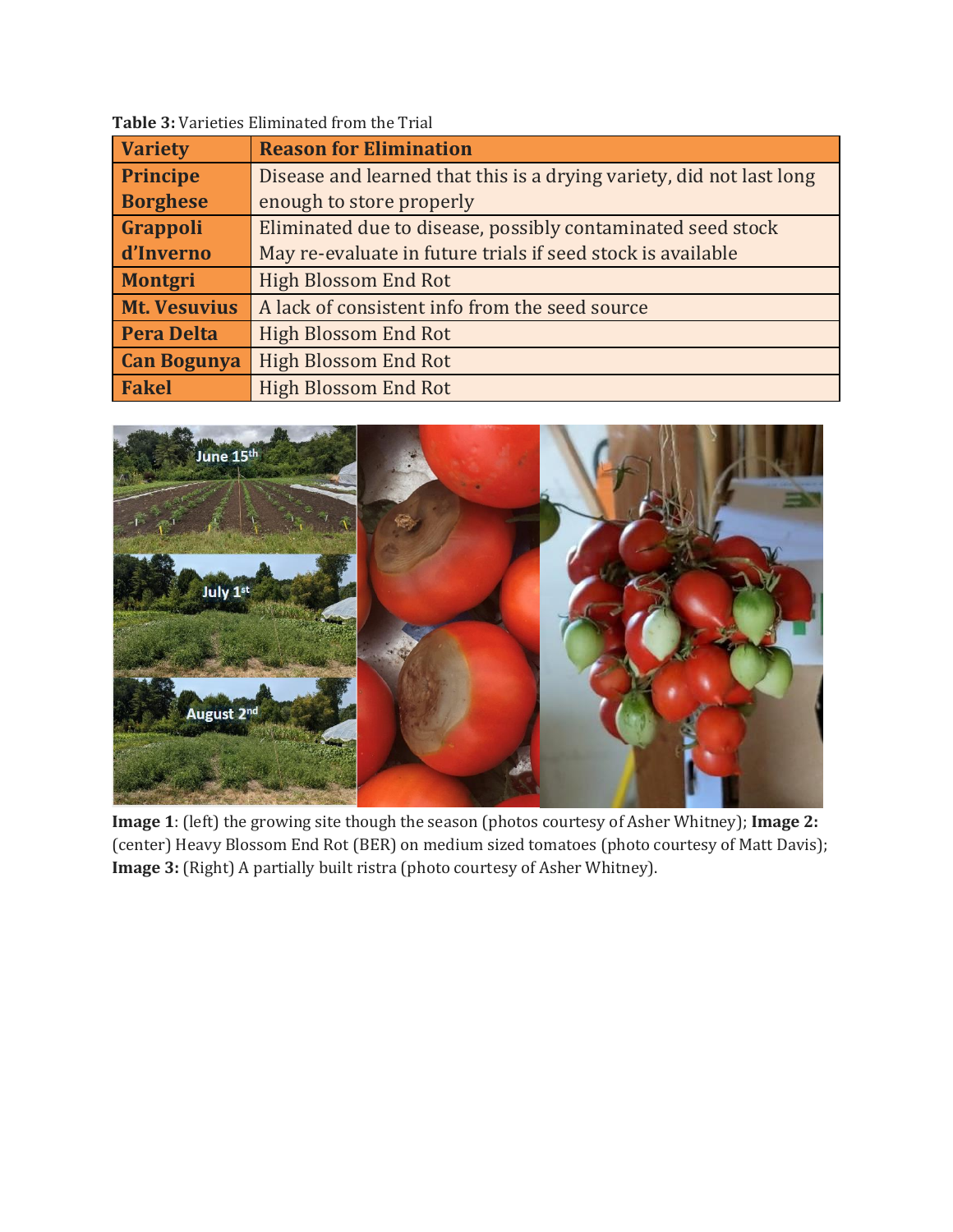## **Grower Trial Summary:**

For the grower trial via SeedLinked, the 16 growers were given seed or starts based on location (see Image 4 for grower location). They were provided a protocol detailing planting, management, harvest, storage practices and rating guidelines. At the end of the season, growers were asked to rate the varieties on 1-5 scale across several categories; the protocol had examples of a 1 and 5 in each category. Average rating across eight farms is presented in Table 4. It should be noted that many growers experienced stunting, blossom loss, fruit drop, late maturing or crop failure due to the extreme heat events of 2021.

Out of the three varieties, Piennolo del Vesuvio had the highest yield, quality, and overall ratings. In contrast to the Oak Creek Trial Mala Cara had the highest storage rating. While 83% of growers said they would grow Mala Cara again, only 75% said they would grow Piennolo del Vesuvio again and 63% said they would grow Petit del Ramallet again (see Image 5). It should be noted much of the data from growers differs significantly from the Oak Creek results. Some growers commented they would like to grow these again under less sever heat and drought conditions.

**Table 4:** SeedLinked Data Summary (Ratings on 1-5 Scale). Different traits had a different number of responses (from 5-8 responses).

| <b>Variety</b>    | <b>Yield</b><br><b>Rating</b> | Quality<br>Rating* | <b>Earliness</b> | <b>Disease</b><br><b>Resistance</b> | <b>Blossom End</b><br><b>Rot Resistance</b> | <b>Storage</b><br><b>Rating</b> | <b>Overall</b><br><b>Rating</b> |
|-------------------|-------------------------------|--------------------|------------------|-------------------------------------|---------------------------------------------|---------------------------------|---------------------------------|
| <b>Mala Cara</b>  | 2.5                           | 2.8                | 2.1              | 4.7                                 | 4.8                                         | 3.6                             | 2.6                             |
| <b>Petite del</b> | 2.9                           | 3.1                | 2.6              | 4.6                                 | 4.8                                         | 3.0                             | 2.8                             |
| Ramallet          |                               |                    |                  |                                     |                                             |                                 |                                 |
| <b>Piennolo</b>   | 3.6                           | 3.7                | 3.3              | 4.4                                 | 4.7                                         | 3.3                             | 3.0                             |
| del               |                               |                    |                  |                                     |                                             |                                 |                                 |
| <b>Vesuvio</b>    |                               |                    |                  |                                     |                                             |                                 |                                 |

\*Quality rating is an average of appearance, flavor, and marketable yield ratings.



**Image 4**: (left) Map of grower locations across the PNW **Image 5:** (right) Pie charts showing which varieties growers would grow again.